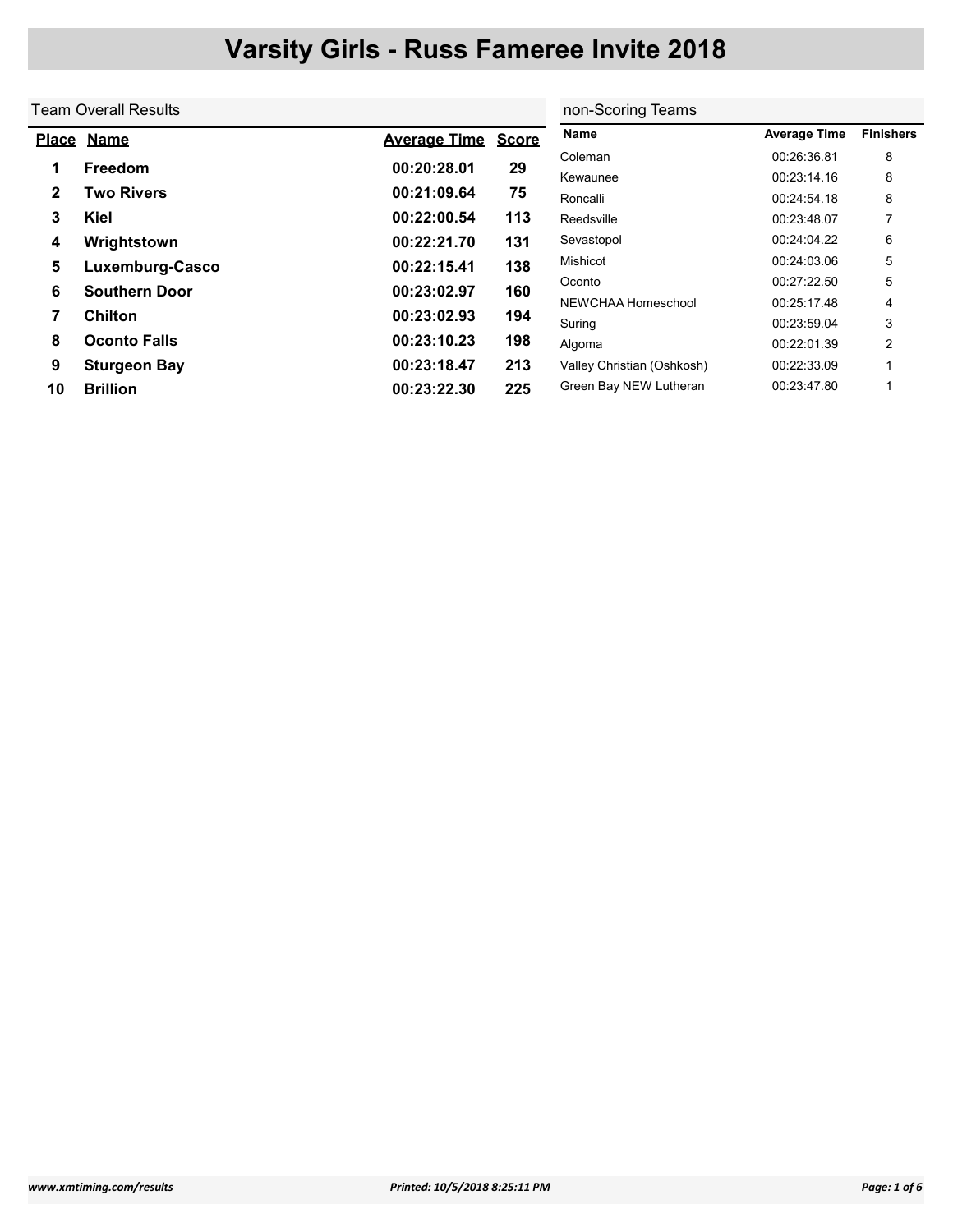Team Results

|              | <b>Place Team Name</b>    |                         |            |                                          |             | Average Time # of Finishers Team Score |              |
|--------------|---------------------------|-------------------------|------------|------------------------------------------|-------------|----------------------------------------|--------------|
| 1            | Freedom                   |                         |            |                                          | 00:20:28.01 | 7                                      | 29           |
|              | <b>Team Position</b>      | <b>Overall Position</b> | Bib#       | <b>Name</b>                              |             | <b>Chip Time</b>                       | <b>Score</b> |
|              | 1                         | $\mathbf 2$             | 217        | <b>Lauren Vosters</b>                    |             | 00:20:01.22                            | $\mathbf{2}$ |
|              | $\mathbf{2}$              | 6                       | 212        | <b>Gwen Hinz</b>                         |             | 00:20:24.39                            | 5            |
|              | 3                         | $\overline{7}$          | 216        | Rayna Stordahl                           |             | 00:20:27.81                            | 6            |
|              | 4                         | 8                       | 214        | <b>Gabby Johnson</b>                     |             | 00:20:29.08                            | 7            |
|              | 5                         | 12                      | 215        | <b>Liz Murphy</b>                        |             | 00:20:57.54                            | 9            |
|              | 6                         | 26                      | 211        | Saralynn Delwiche                        |             | 00:21:49.79                            | (20)         |
|              | 7                         | 36                      | 213        | Emily Jahnke                             |             | 00:22:23.39                            | (28)         |
| $\mathbf{2}$ | <b>Two Rivers</b>         |                         |            |                                          | 00:21:09.64 | 8                                      | 75           |
|              | <b>Team Position</b>      | <b>Overall Position</b> | Bib#       | Name                                     |             | <b>Chip Time</b>                       | <b>Score</b> |
|              | 1                         | 1                       | 544        | Anna Gallagher                           |             | 00:19:04.25                            | 1            |
|              | 2                         | 11                      | 545        | <b>Makenzie Greenwood</b>                |             | 00:20:50.06                            | 8            |
|              | 3                         | 20                      | 550        | <b>Haley Vanne</b>                       |             | 00:21:31.82                            | 15           |
|              | 4                         | 25                      | 547        | <b>Hanna Helling</b>                     |             | 00:21:45.11                            | 19           |
|              | 5                         | 43                      | 543        | <b>Emma Cooley</b>                       |             | 00:22:36.97                            | 32           |
|              | 6                         | 45                      | 546        | Fiona Guyette                            |             | 00:22:43.95                            | (33)         |
|              | 7                         | 46                      | 549        | Kaitlyn Traeger                          |             | 00:22:45.42                            | (34)         |
|              | 8                         | 67                      | 548        | Maggie Klinkner                          |             | 00:23:05.72                            | (44)         |
| 3            | Kiel                      |                         |            |                                          | 00:22:00.54 | 6                                      | 113          |
|              | <b>Team Position</b>      | <b>Overall Position</b> | Bib#       | Name                                     |             | <b>Chip Time</b>                       | <b>Score</b> |
|              | 1                         | 22                      | 280        | <b>Ellie Mueller</b>                     |             | 00:21:35.26                            | 17           |
|              | 2                         | 23                      | 277        | <b>Sydney Binversie</b>                  |             | 00:21:38.32                            | 18           |
|              | 3                         | 29                      | 279        | Kyla Jochimsen                           |             | 00:22:09.97                            | 23           |
|              | 4                         | 32                      | 278        | <b>Courtney Halbach</b>                  |             | 00:22:14.78                            | 26           |
|              | 5                         | 38                      | 282        | <b>Megan Thiry</b>                       |             | 00:22:24.35                            | 29           |
|              | 6                         | 41                      | 281        | Julie Mueller                            |             | 00:22:32.13                            | (31)         |
| 4            | Wrightstown               |                         |            |                                          | 00:22:21.70 | $\overline{7}$                         | 131          |
|              | <b>Team Position</b>      | <b>Overall Position</b> | Bib#       | <b>Name</b>                              |             | <b>Chip Time</b>                       | <u>Score</u> |
|              | 1                         | 15                      | 593        | <b>Elizabeth Langlois</b>                |             | 00:21:21.35                            | 12           |
|              | 2                         | 16                      | 592        | <b>Adeline Koltz</b>                     |             | 00:21:22.93                            | 13           |
|              | 3                         | 30                      | 590        | <b>Maddy Collins</b>                     |             | 00:22:13.23                            | 24           |
|              | 4                         | 31                      | 589        | <b>Alex Brugger</b>                      |             | 00:22:14.76                            | 25           |
|              | 5                         | 87                      | 591        | <b>Trisha Feldkamp</b>                   |             | 00:24:36.22                            | 57           |
|              |                           |                         |            |                                          |             |                                        |              |
|              | 6<br>$\overline{7}$       | 109<br>110              | 594<br>597 | Anna Lewandowski<br>Lauren Juntunen      |             | 00:25:51.37<br>00:25:54.30             | (64)         |
| 5            | Luxemburg-Casco           |                         |            |                                          | 00:22:15.41 | 8                                      | (65)<br>138  |
|              |                           | <b>Overall Position</b> | Bib#       | Name                                     |             | <b>Chip Time</b>                       |              |
|              | <b>Team Position</b><br>1 |                         |            |                                          |             | 00:21:20.87                            | <b>Score</b> |
|              | $\mathbf 2$               | 14<br>21                | 313<br>312 | Alyssa Delebreau<br><b>Brenna Cisler</b> |             | 00:21:34.53                            | 11<br>16     |
|              | 3                         |                         |            | Jena Berceau                             |             |                                        | 36           |
|              |                           | 48                      | 310        |                                          |             | 00:22:46.65<br>00:22:47.37             |              |
|              | 4                         | 51                      | 317        | Morgan Tillmann                          |             |                                        | 37           |
|              | 5                         | 52                      | 314        | <b>Ella Junion</b>                       |             | 00:22:47.65                            | 38           |
|              | 6                         | 53                      | 316        | Alexis Paye                              |             | 00:22:49.37                            | (39)         |
|              | 7                         | 59                      | 311        | Jordan Bukouricz                         |             | 00:22:59.05                            | (40)         |
|              | 8                         | 82                      | 315        | Katie Krueger                            |             | 00:24:11.08                            | (54)         |
| 6            | <b>Southern Door</b>      |                         |            |                                          | 00:23:02.97 | $6\phantom{a}$                         | 160          |
|              | <b>Team Position</b>      | <b>Overall Position</b> | Bib#       | <b>Name</b>                              |             | <b>Chip Time</b>                       | <b>Score</b> |
|              | 1                         | 4                       | 502        | <b>Lydiah LeCloux</b>                    |             | 00:20:18.37                            | 3            |
|              | www.xmtiming.com/results  |                         |            | Printed: 10/5/2018 8:25:11 PM            |             |                                        | Page: 2 of 6 |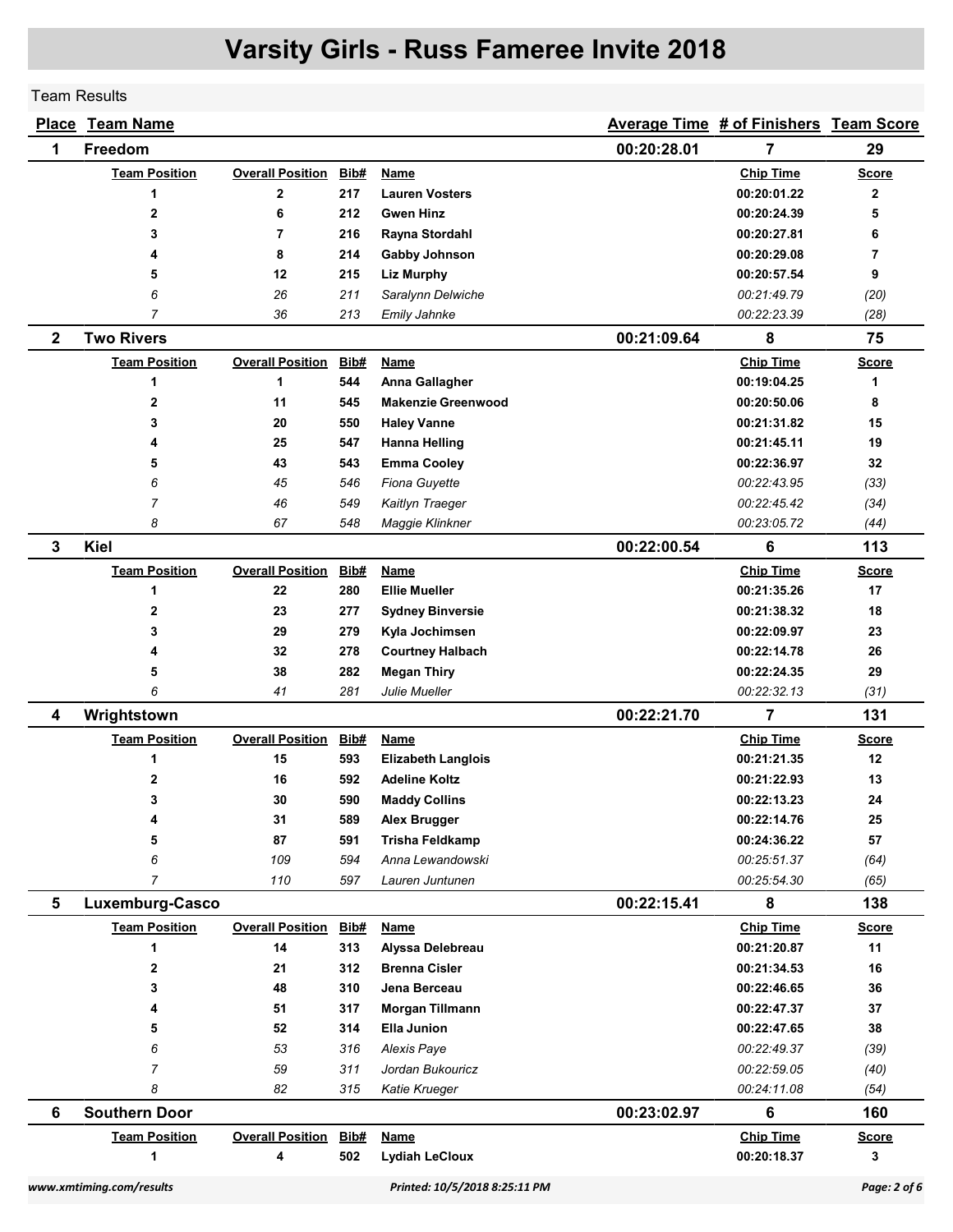|                | <b>Varsity Girls - Russ Fameree Invite 2018</b> |                              |      |                          |             |                  |              |  |  |
|----------------|-------------------------------------------------|------------------------------|------|--------------------------|-------------|------------------|--------------|--|--|
|                | $\mathbf{2}$                                    | 13                           | 500  | <b>Maggie Grota</b>      |             | 00:21:07.22      | 10           |  |  |
|                | 3                                               | 18                           | 504  | <b>Marlen Ramirez</b>    |             | 00:21:29.82      | 14           |  |  |
|                | 4                                               | 111                          | 503  | <b>Stephany Massart</b>  |             | 00:26:06.68      | 66           |  |  |
|                | 5                                               | 112                          | 501  | <b>Theresa Kasar</b>     |             | 00:26:12.78      | 67           |  |  |
|                | 6                                               | 119                          | 499  | Kaylee Griep             |             | 00:26:45.26      | (71)         |  |  |
| $\overline{7}$ | <b>Chilton</b>                                  |                              |      |                          | 00:23:02.93 | 7                | 194          |  |  |
|                | <b>Team Position</b>                            | <b>Overall Position</b>      | Bib# | Name                     |             | <b>Chip Time</b> | <b>Score</b> |  |  |
|                | 1                                               | 27                           | 171  | <b>Emily Hoerl</b>       |             | 00:21:50.69      | 21           |  |  |
|                | $\mathbf{2}$                                    | 28                           | 169  | <b>Morgan Geiger</b>     |             | 00:21:56.82      | 22           |  |  |
|                | 3                                               | 68                           | 170  | <b>Haley Grube</b>       |             | 00:23:13.99      | 45           |  |  |
|                | 4                                               | 69                           | 173  | <b>Elizabeth Wagner</b>  |             | 00:23:14.62      | 46           |  |  |
|                | 5                                               | 93                           | 172  | <b>Hannah Schumacher</b> |             | 00:24:58.51      | 60           |  |  |
|                | 6                                               | 106                          | 168  | <b>Macey Franzen</b>     |             | 00:25:41.94      | (63)         |  |  |
|                | $\overline{7}$                                  | 124                          | 167  | <b>Bethany Diedrich</b>  |             | 00:27:34.75      | (73)         |  |  |
| 8              | <b>Oconto Falls</b>                             |                              |      |                          | 00:23:10.23 | 8                | 198          |  |  |
|                | <b>Team Position</b>                            | <b>Overall Position</b>      | Bib# | <b>Name</b>              |             | <b>Chip Time</b> | <b>Score</b> |  |  |
|                | 1                                               | 5                            | 412  | <b>Autumn Canavera</b>   |             | 00:20:21.59      | 4            |  |  |
|                | 2                                               | 40                           | 416  | <b>Breanna Sadowski</b>  |             | 00:22:29.69      | 30           |  |  |
|                | 3                                               | 70                           | 418  | <b>Grace Williams</b>    |             | 00:23:17.31      | 47           |  |  |
|                | 4                                               | 86                           | 417  | Morgan Van Haren         |             | 00:24:35.67      | 56           |  |  |
|                | 5                                               | 98                           | 414  | Ericka Havemeier         |             | 00:25:06.91      | 61           |  |  |
|                | 6                                               | 100                          | 413  | Alyson Fabry             |             | 00:25:12.80      | (62)         |  |  |
|                | 7                                               | 114                          | 415  | Katie Kurth              |             | 00:26:17.77      | (68)         |  |  |
|                | 8                                               | 121                          | 411  | <b>Haley Bell</b>        |             | 00:27:07.57      | (72)         |  |  |
| 9              | <b>Sturgeon Bay</b>                             |                              |      |                          | 00:23:18.47 | 8                | 213          |  |  |
|                | <b>Team Position</b>                            | <b>Overall Position</b>      | Bib# | Name                     |             | <b>Chip Time</b> | Score        |  |  |
|                | 1                                               | 33                           | 524  | Miranda Olson            |             | 00:22:20.94      | 27           |  |  |
|                | 2                                               | 47                           | 520  | Nalani Bicoy             |             | 00:22:46.15      | 35           |  |  |
|                | 3                                               | 71                           | 519  | <b>Ashley Alberts</b>    |             | 00:23:28.11      | 48           |  |  |
|                | 4                                               | 78                           | 521  | <b>Tellstrom Claire</b>  |             | 00:23:58.40      | 51           |  |  |
|                | 5                                               | 79                           | 525  | <b>Morgan Reinhardt</b>  |             | 00:23:58.76      | 52           |  |  |
|                | 6                                               | 84                           | 526  | <b>Maggie Stephens</b>   |             | 00:24:26.86      | (55)         |  |  |
|                | $\overline{7}$                                  | 116                          | 522  | Mathiason Emma           |             | 00:26:29.46      | (69)         |  |  |
|                | 8                                               | 117                          | 523  | <b>Grace Faller</b>      |             | 00:26:30.39      | (70)         |  |  |
| 10             | <b>Brillion</b>                                 |                              |      |                          | 00:23:22.30 | 8                | 225          |  |  |
|                | <b>Team Position</b>                            | <b>Overall Position Bib#</b> |      | <b>Name</b>              |             | <b>Chip Time</b> | <b>Score</b> |  |  |
|                | 1                                               | 61                           | 120  | <b>Ashley Giese</b>      |             | 00:23:01.52      | 41           |  |  |
|                | $\bf{2}$                                        | 62                           | 121  | <b>Haley Hoyer</b>       |             | 00:23:03.11      | 42           |  |  |
|                | 3                                               | 63                           | 124  | <b>Elizabeth Phipps</b>  |             | 00:23:03.20      | 43           |  |  |
|                | 4                                               | 74                           | 119  | <b>Jasmine Buboltz</b>   |             | 00:23:46.32      | 49           |  |  |
|                | 5                                               | 77                           | 118  | <b>Harley Beyer</b>      |             | 00:23:57.36      | 50           |  |  |
|                | 6                                               | 81                           | 117  | Morgan Behnke            |             | 00:24:02.35      | (53)         |  |  |
|                | 7                                               | 89                           | 122  | Grace McGrath            |             | 00:24:45.23      | (58)         |  |  |
|                | 8                                               | 91                           | 151  | <b>Madison Dieter</b>    |             | 00:24:49.04      | (59)         |  |  |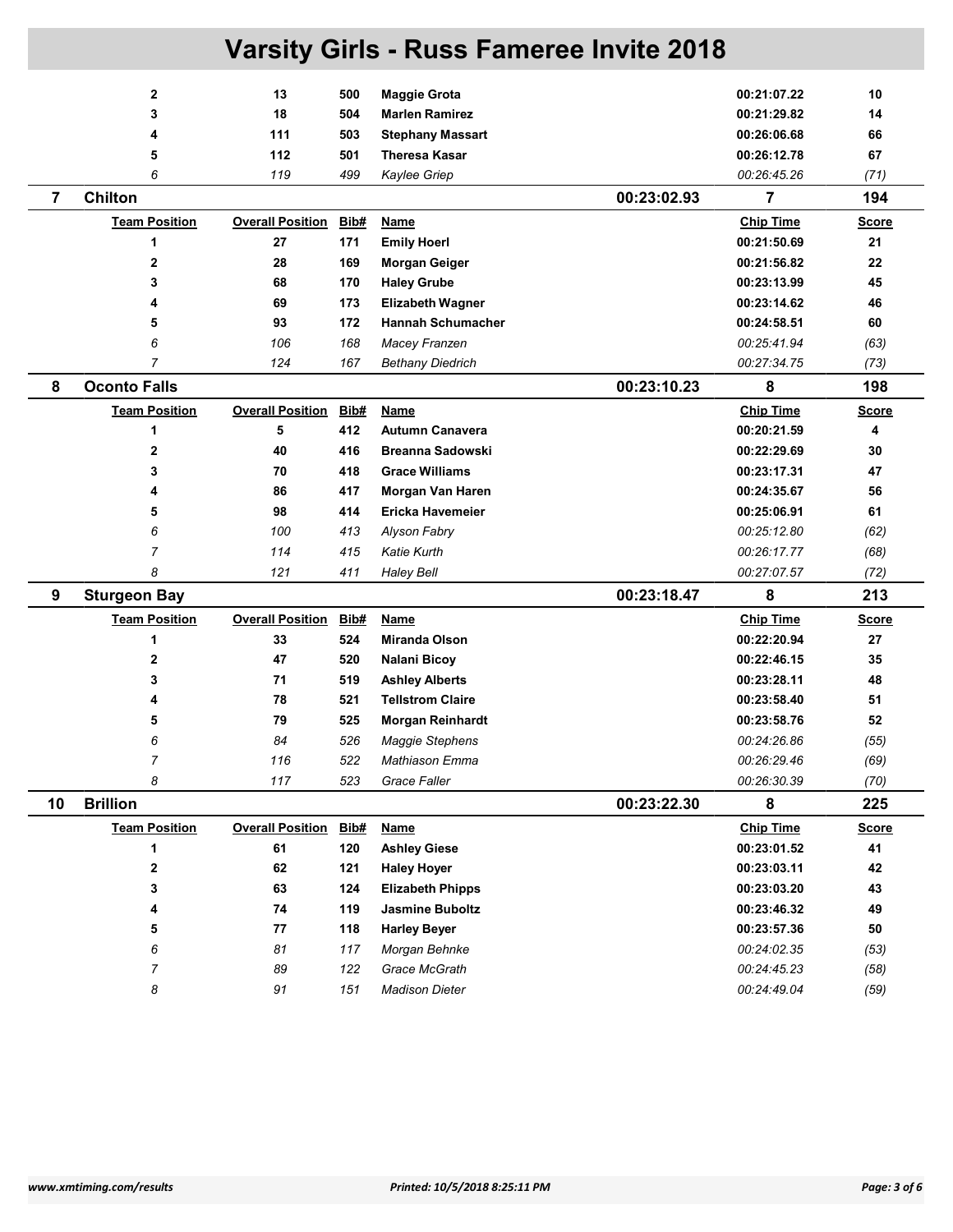## Individual Overall Results

| <b>Overall</b> |                |     | <b>Score Bib# Name</b>    | <u>Class</u> | <b>Chip Time Team</b>  |                                        |
|----------------|----------------|-----|---------------------------|--------------|------------------------|----------------------------------------|
| 1              | 1              | 544 | Anna Gallagher            | <b>FR</b>    |                        | 00:19:04.25 Two Rivers                 |
| 2              | 2              | 217 | <b>Lauren Vosters</b>     | <b>SR</b>    | 00:20:01.22 Freedom    |                                        |
| 3              | 1              | 487 | <b>Olivia Stenzel</b>     | SΟ           |                        | 00:20:12.14 Sevastopol                 |
| 4              | 3              | 502 | <b>Lydiah LeCloux</b>     | SΟ           |                        | 00:20:18.37 Southern Door              |
| 5              | 4              | 412 | <b>Autumn Canavera</b>    | JR           |                        | 00:20:21.59 Oconto Falls               |
| 6              | 5              | 212 | <b>Gwen Hinz</b>          | FR           | 00:20:24.39 Freedom    |                                        |
| 7              | 6              | 216 | Rayna Stordahl            | <b>JR</b>    | 00:20:27.81 Freedom    |                                        |
| 8              | $\overline{7}$ | 214 | <b>Gabby Johnson</b>      | SΟ           | 00:20:29.08 Freedom    |                                        |
| 9              | 2              | 361 | <b>Mikayla Gove</b>       | JR           | 00:20:40.70 Mishicot   |                                        |
| 10             | 0              | 534 | Ryann Wagner              | <b>FR</b>    | 00:20:43.67 Suring     |                                        |
| 11             | 8              | 545 | <b>Makenzie Greenwood</b> | SΟ           |                        | 00:20:50.06 Two Rivers                 |
| 12             | 9              | 215 | <b>Liz Murphy</b>         | <b>JR</b>    | 00:20:57.54 Freedom    |                                        |
| 13             | 10             | 500 | <b>Maggie Grota</b>       | <b>SR</b>    |                        | 00:21:07.22 Southern Door              |
| 14             | 11             | 313 | Alyssa Delebreau          | <b>FR</b>    |                        | 00:21:20.87 Luxemburg-Casco            |
| 15             | 12             | 593 | <b>Elizabeth Langlois</b> | SR           |                        | 00:21:21.35 Wrightstown                |
| 16             | 13             | 592 | <b>Adeline Koltz</b>      | FR           |                        | 00:21:22.93 Wrightstown                |
| 17             | 3              | 193 | <b>Faith King</b>         | <b>JR</b>    | 00:21:29.63 Coleman    |                                        |
| 18             | 14             | 504 | <b>Marlen Ramirez</b>     | SΟ           |                        | 00:21:29.82 Southern Door              |
| 19             | 4              | 254 | <b>Elizabeth Lamack</b>   | SΟ           | 00:21:30.58 Kewaunee   |                                        |
| 20             | 15             | 550 | <b>Haley Vanne</b>        | <b>JR</b>    |                        | 00:21:31.82 Two Rivers                 |
| 21             | 16             | 312 | <b>Brenna Cisler</b>      | <b>SR</b>    |                        | 00:21:34.53 Luxemburg-Casco            |
| 22             | 17             | 280 | <b>Ellie Mueller</b>      | SΟ           | 00:21:35.26 Kiel       |                                        |
| 23             | 18             | 277 | <b>Sydney Binversie</b>   | <b>JR</b>    | 00:21:38.32 Kiel       |                                        |
| 24             | 0              | 104 | <b>Liberty Ansorge</b>    | SR           | 00:21:40.58 Algoma     |                                        |
| 25             | 19             | 547 | Hanna Helling             | SR           |                        | 00:21:45.11 Two Rivers                 |
| 26             | (20)           | 211 | Saralynn Delwiche         | JR           | 00:21:49.79 Freedom    |                                        |
| 27             | 21             | 171 | <b>Emily Hoerl</b>        | JR           | 00:21:50.69 Chilton    |                                        |
| 28             | 22             | 169 | <b>Morgan Geiger</b>      | FR           | 00:21:56.82 Chilton    |                                        |
| 29             | 23             | 279 | Kyla Jochimsen            | SΟ           | 00:22:09.97 Kiel       |                                        |
| 30             | 24             | 590 | <b>Maddy Collins</b>      | FR           |                        | 00:22:13.23 Wrightstown                |
| 31             | 25             | 589 | Alex Brugger              | <b>JR</b>    |                        | 00:22:14.76 Wrightstown                |
| 32             | 26             | 278 | <b>Courtney Halbach</b>   | <b>SR</b>    | 00:22:14.78 Kiel       |                                        |
| 33             | 27             | 524 | Miranda Olson             | SΟ           |                        | 00:22:20.94 Sturgeon Bay               |
| 34             | 0              | 105 | Colleen Dachelet          | JR           | 00:22:22.20 Algoma     |                                        |
| 35             | 5              | 259 | <b>Kassidy Smidel</b>     | <b>SR</b>    | 00:22:23.35 Kewaunee   |                                        |
| 36             | (28)           | 213 | Emily Jahnke              | SO           | 00:22:23.39 Freedom    |                                        |
| 37             | 6              | 483 | <b>Liz Fiscus</b>         | JR           |                        | 00:22:23.69 Sevastopol                 |
| 38             | 29             | 282 | <b>Megan Thiry</b>        | SO           | 00:22:24.35 Kiel       |                                        |
| 39             | $\overline{7}$ | 439 | Makayla Junk              | <b>FR</b>    | 00:22:29.44 Reedsville |                                        |
| 40             | 30             | 416 | <b>Breanna Sadowski</b>   | SR           |                        | 00:22:29.69 Oconto Falls               |
| 41             | (31)           | 281 | Julie Mueller             | JR           | 00:22:32.13 Kiel       |                                        |
| 42             | 0              | 576 | Amelia Lehman             | JR           |                        | 00:22:33.09 Valley Christian (Oshkosh) |
| 43             | 32             | 543 | <b>Emma Cooley</b>        | SO           |                        | 00:22:36.97 Two Rivers                 |
| 44             | 8              | 442 | <b>Trinity Schlorf</b>    | SO           | 00:22:37.75 Reedsville |                                        |
| 45             | (33)           | 546 | Fiona Guyette             | JR           | 00:22:43.95 Two Rivers |                                        |
| 46             | (34)           | 549 | Kaitlyn Traeger           | FR           | 00:22:45.42 Two Rivers |                                        |
| 47             | 35             | 520 | Nalani Bicoy              | JR           |                        | 00:22:46.15 Sturgeon Bay               |
| 48             | 36             | 310 | Jena Berceau              | <b>SR</b>    |                        | 00:22:46.65 Luxemburg-Casco            |
| 49             | 0              | 374 | Margarte Delaney          | SO           |                        | 00:22:46.67 NEWCHAA Homeschool         |
| 50             | 9              | 198 | <b>Sara Seefeldt</b>      | <b>FR</b>    | 00:22:46.79 Coleman    |                                        |
| 51             | 37             | 317 | Morgan Tillmann           | SR           |                        | 00:22:47.37 Luxemburg-Casco            |
|                |                |     |                           |              |                        |                                        |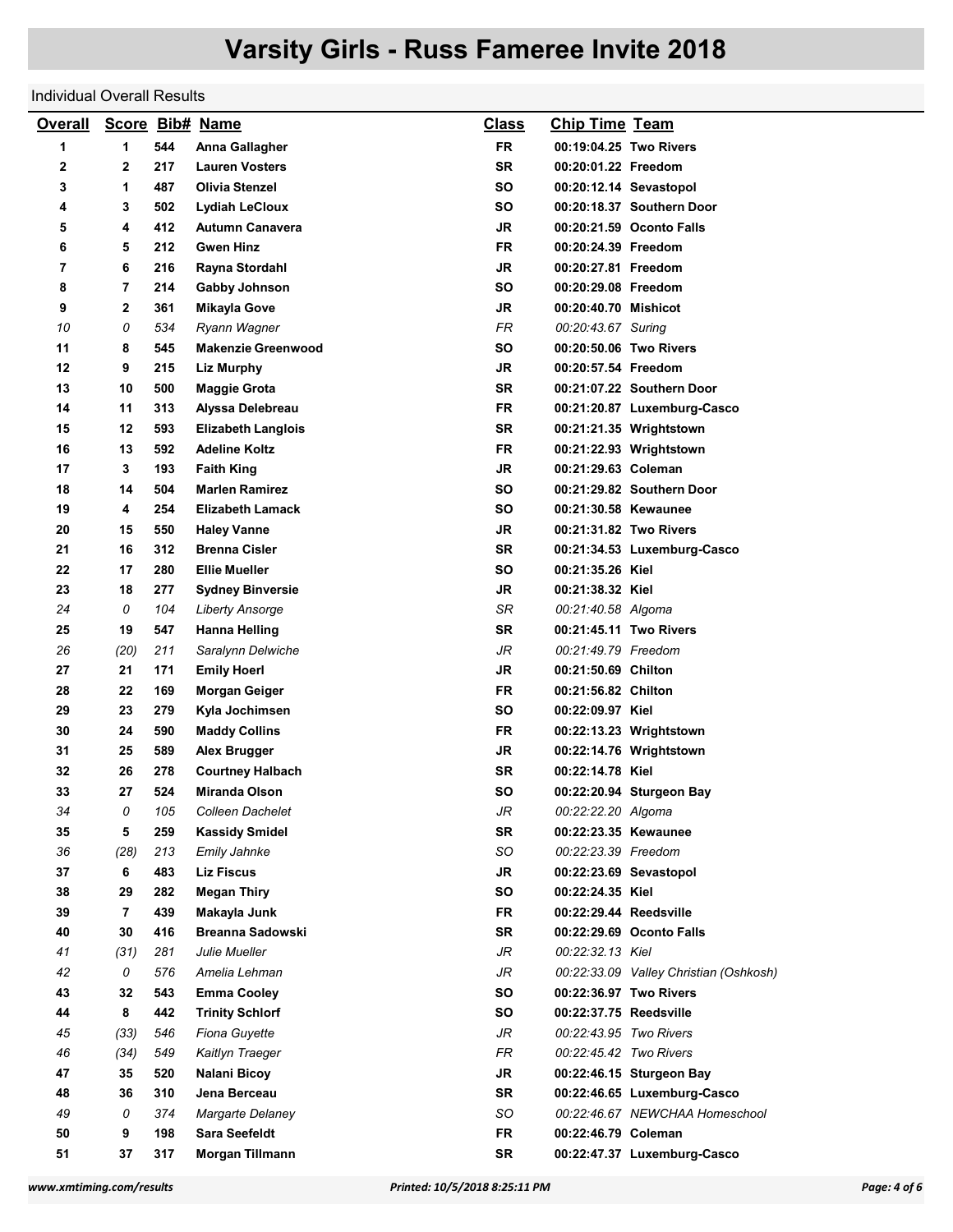| 52  | 38   | 314 | Ella Junion              | SO        |                        | 00:22:47.65 Luxemburg-Casco        |
|-----|------|-----|--------------------------|-----------|------------------------|------------------------------------|
| 53  | (39) | 316 | Alexis Paye              | SR        |                        | 00:22:49.37 Luxemburg-Casco        |
| 54  | 10   | 485 | Kylie Newton             | SΟ        |                        | 00:22:51.33 Sevastopol             |
| 55  | 11   | 256 | Ashlyn Pribek            | FR        | 00:22:57.91 Kewaunee   |                                    |
| 56  | 12   | 458 | Megan Moczynski          | JR        | 00:22:58.02 Roncalli   |                                    |
| 57  | 13   | 443 | <b>Emma Schneider</b>    | JR        | 00:22:58.03 Reedsville |                                    |
| 58  | 14   | 359 | <b>Valerie Driscoll</b>  | <b>FR</b> | 00:22:58.81 Mishicot   |                                    |
| 59  | (40) | 311 | Jordan Bukouricz         | SR        |                        | 00:22:59.05 Luxemburg-Casco        |
| 60  | 15   | 255 | <b>Natalie Pansier</b>   | FR        | 00:23:00.40 Kewaunee   |                                    |
| 61  | 41   | 120 | <b>Ashley Giese</b>      | <b>SR</b> | 00:23:01.52 Brillion   |                                    |
| 62  | 42   | 121 | <b>Haley Hoyer</b>       | SΟ        | 00:23:03.11 Brillion   |                                    |
| 63  | 43   | 124 | <b>Elizabeth Phipps</b>  | FR        | 00:23:03.20 Brillion   |                                    |
| 64  | 16   | 444 | Ellyanna Zipperer        | <b>JR</b> | 00:23:04.10 Reedsville |                                    |
| 65  | 17   | 257 | Lexi Rentmeester         | SR        | 00:23:04.42 Kewaunee   |                                    |
| 66  | 18   | 459 | <b>Abby Onesti</b>       | SR        | 00:23:05.39 Roncalli   |                                    |
| 67  | (44) | 548 | Maggie Klinkner          | SO        | 00:23:05.72 Two Rivers |                                    |
| 68  | 45   | 170 | <b>Haley Grube</b>       | SR        | 00:23:13.99 Chilton    |                                    |
| 69  | 46   | 173 | <b>Elizabeth Wagner</b>  | SΟ        | 00:23:14.62 Chilton    |                                    |
| 70  | 47   | 418 | <b>Grace Williams</b>    | <b>SR</b> |                        | 00:23:17.31 Oconto Falls           |
| 71  | 48   | 519 | <b>Ashley Alberts</b>    | SΟ        |                        | 00:23:28.11 Sturgeon Bay           |
| 72  | (19) | 260 | Brooklyn Walecka         | JR        | 00:23:40.25 Kewaunee   |                                    |
| 73  | 20   | 194 | <b>Mariah Mursau</b>     | JR        | 00:23:40.66 Coleman    |                                    |
| 74  | 49   | 119 | <b>Jasmine Buboltz</b>   | <b>SR</b> | 00:23:46.32 Brillion   |                                    |
| 75  | 0    | 244 | <b>Faith Rafferty</b>    | SR        |                        | 00:23:47.80 Green Bay NEW Lutheran |
| 76  |      | 253 |                          | SO        | 00:23:48.16 Kewaunee   |                                    |
|     | (21) |     | Regina Augustian         | <b>SO</b> |                        |                                    |
| 77  | 50   | 118 | <b>Harley Beyer</b>      |           | 00:23:57.36 Brillion   |                                    |
| 78  | 51   | 521 | <b>Tellstrom Claire</b>  | JR        |                        | 00:23:58.40 Sturgeon Bay           |
| 79  | 52   | 525 | <b>Morgan Reinhardt</b>  | SΟ        |                        | 00:23:58.76 Sturgeon Bay           |
| 80  | 0    | 533 | Maddy Vandevelde         | FR        | 00:24:01.19 Suring     |                                    |
| 81  | (53) | 117 | Morgan Behnke            | JR        | 00:24:02.35 Brillion   |                                    |
| 82  | (54) | 315 | Katie Krueger            | JR        |                        | 00:24:11.08 Luxemburg-Casco        |
| 83  | 0    | 378 | Madison Rasku            | SO        |                        | 00:24:13.48 NEWCHAA Homeschool     |
| 84  | (55) | 526 | <b>Maggie Stephens</b>   | FR        |                        | 00:24:26.86 Sturgeon Bay           |
| 85  | 22   | 363 | <b>Hilary Schadrie</b>   | SO        | 00:24:32.52 Mishicot   |                                    |
| 86  | 56   | 417 | Morgan Van Haren         | JR        |                        | 00:24:35.67 Oconto Falls           |
| 87  | 57   | 591 | Trisha Feldkamp          | JR        |                        | 00:24:36.22 Wrightstown            |
| 88  | 23   | 440 | Jordyn Ossmann           | SO        | 00:24:40.02 Reedsville |                                    |
| 89  | (58) | 122 | Grace McGrath            | SR        | 00:24:45.23 Brillion   |                                    |
| 90  | 24   | 457 | <b>Emily Mendyk</b>      | JR        | 00:24:47.95 Roncalli   |                                    |
| 91  | (59) | 151 | <b>Madison Dieter</b>    | SO        | 00:24:49.04 Brillion   |                                    |
| 92  | 25   | 489 | <b>Rachel Wilke</b>      | FR        |                        | 00:24:52.57 Sevastopol             |
| 93  | 60   | 172 | <b>Hannah Schumacher</b> | <b>SR</b> | 00:24:58.51 Chilton    |                                    |
| 94  | 26   | 460 | <b>Tristen Petersen</b>  | SO        | 00:25:00.59 Roncalli   |                                    |
| 95  | 27   | 456 | Lydia Maternowski        | FR        | 00:25:02.45 Roncalli   |                                    |
| 96  | (28) | 441 | Olivia Pautz             | SO        | 00:25:02.58 Reedsville |                                    |
| 97  | (29) | 455 | Katya Konopacki          | SR        | 00:25:04.85 Roncalli   |                                    |
| 98  | 61   | 414 | Ericka Havemeier         | JR        |                        | 00:25:06.91 Oconto Falls           |
| 99  | 30   | 392 | <b>Ellen Sohrweide</b>   | <b>SR</b> | 00:25:11.80 Oconto     |                                    |
| 100 | (62) | 413 | Alyson Fabry             | JR        |                        | 00:25:12.80 Oconto Falls           |
| 101 | 0    | 376 | Melissa Keller           | SO        |                        | 00:25:18.45 NEWCHAA Homeschool     |
| 102 | 31   | 192 | <b>Ember DeWitt</b>      | <b>JR</b> | 00:25:19.37 Coleman    |                                    |
| 103 | 32   | 195 | <b>Mariah Payette</b>    | JR        | 00:25:27.12 Coleman    |                                    |
| 104 | (33) | 258 | Kaaryn Smidel            | SO        | 00:25:28.26 Kewaunee   |                                    |
| 105 | 34   | 488 | <b>Mckenzie Wiesner</b>  | SO        |                        | 00:25:28.39 Sevastopol             |